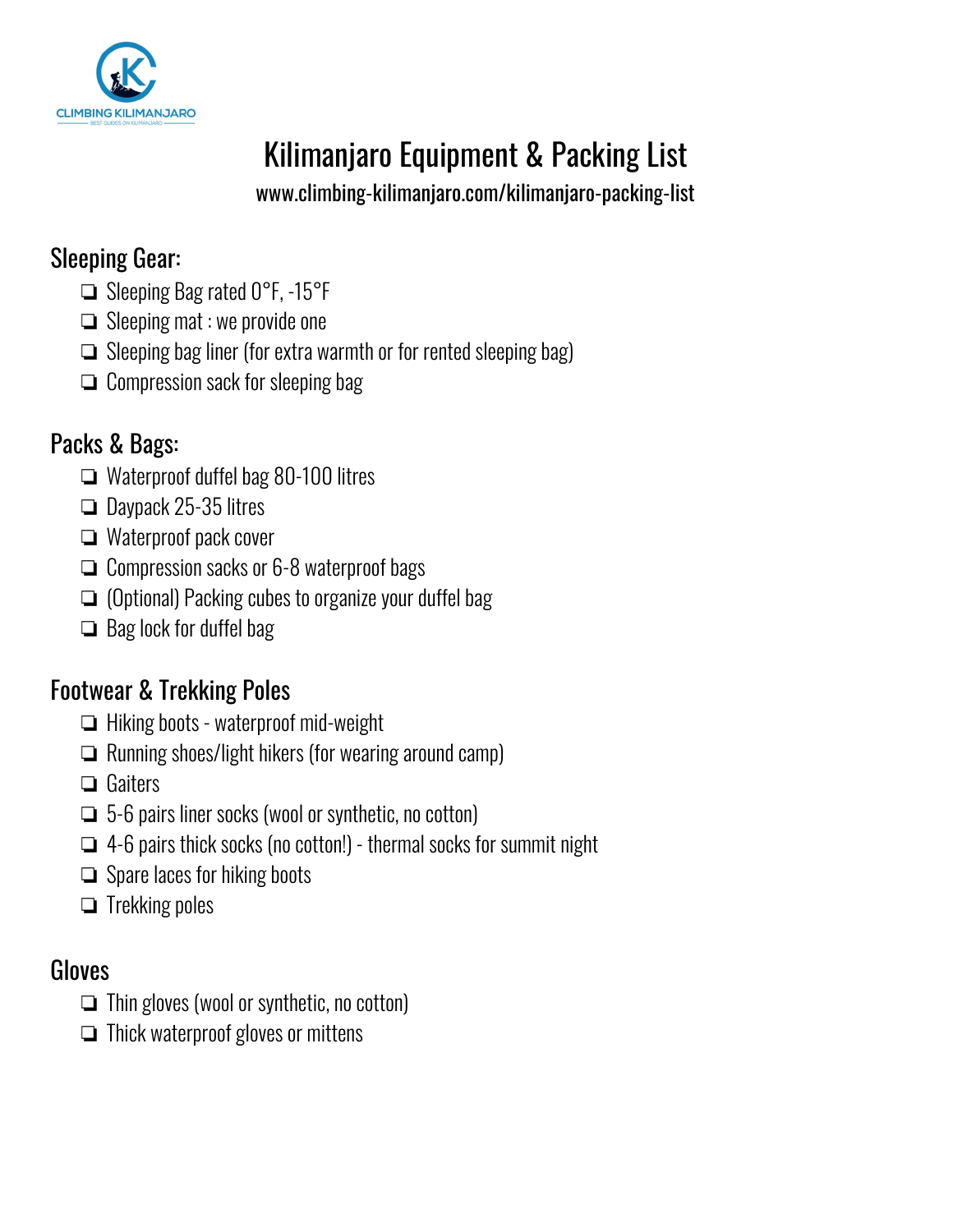## Clothing: Lower Body-

- ❏ Underwear (no cotton)-
- ❏ 1 "Convertibles" or shorts-
- ❏ 1-2 light-medium weight Base layer-
- ❏ Hiking pants (no cotton)-
- ❏ Winter hiking pants-
- ❏ Waterproof shell pants (recommend size zippers)-

# Clothing: Upper Body-

- ❏ Comfortable sports bra (ladies only)-
- ❏ 1-2 light-weight T-shirts (no cotton)-
- ❏ 1-2 light weight long-sleeved T-shirts (no cotton)-
- ❏ 2-3 Light to mid-weight Base Layer-
- ❏ 1-2 Fleece as insulation layer-
- ❏ Insulated shell jacket-
- ❏ Down jacket (approx 750-fill)-
- ❏ Waterproof shell jacket that fits over all your layers-

### **Headwear**

- ❏ Brim hat or cap with neck protection-
- ❏ Warm hat with ear flaps-
- ❏ Neck gaiter or "Buff" (very versatile)-
- ❏ Sunglasses (rated 100% UV protection)-
- ❏ Headtorch (don't forget spare batteries)-

## Water & Snacks

- ❏ 2-3 liter hydration bladder (Platypus or Camelbak or similar)-
- ❏ 1-2 One-liter wide-mouth water bottle (Nalgene or similar)-
- ❏ Electrolyte/Sports drink powdered formula for adding to your water-
- ❏ Snacks: Energy bars of your preference plan for 2-4 per day-
- ❏ Water purification tablets or filter pen (we provide boiled/filtered water)-